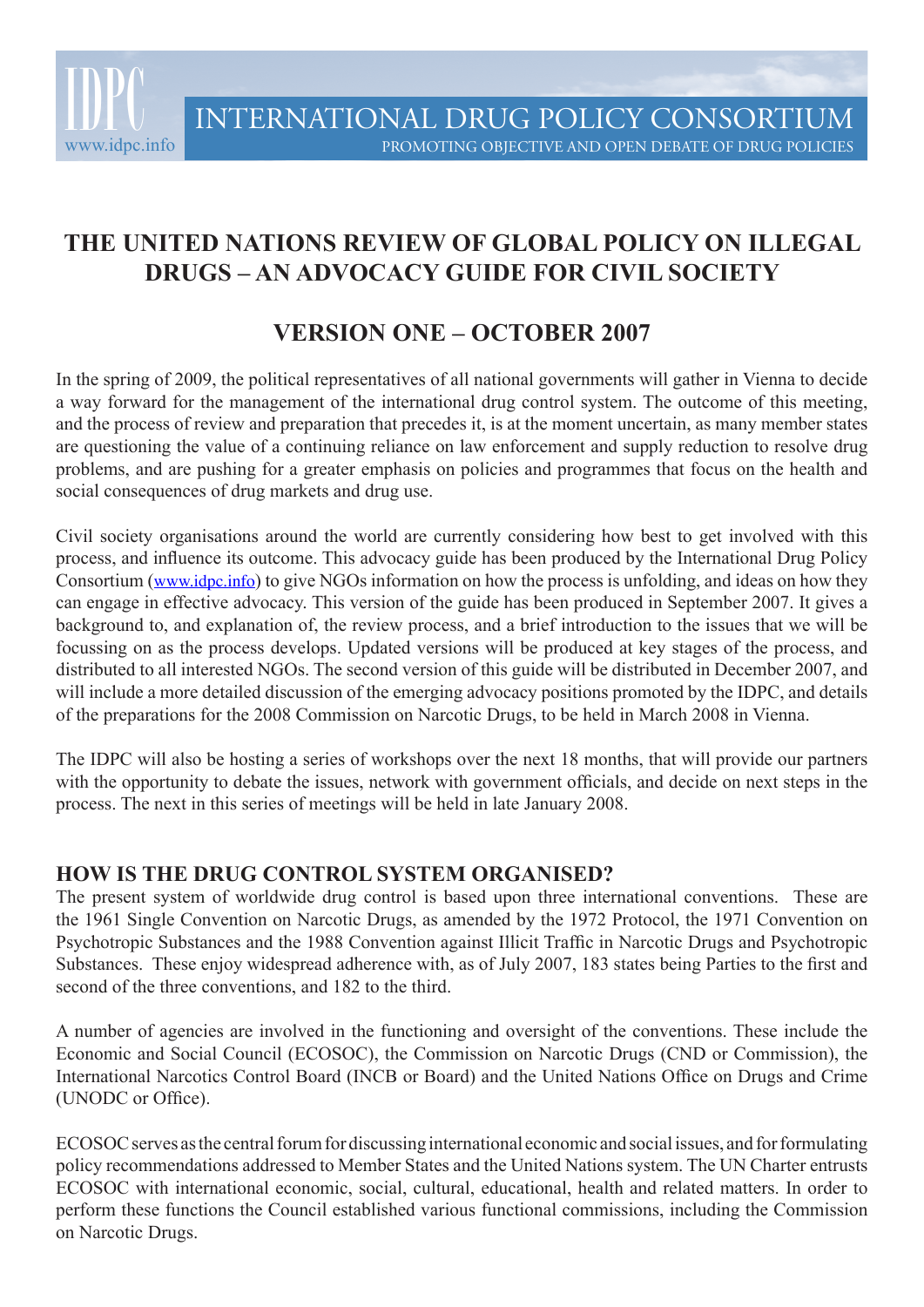The CND is the central policy-making body for the UN drug control system. Its brief includes the conduct of ongoing analysis of the global drug situation and the development of proposals designed to combat drug-related problems and to reinforce the system of controls. As a formally constituted organization of the UN, the CND meets annually for a period not exceeding eight days. The Commission comprises 53 UN member States, elected by ECOSOC. Its functions are assigned to it by the drug control conventions. These provisions authorize the CND to consider all matters related to the objectives of the Conventions and to oversee their implementation. As a treaty organ under the 1961, 1971 and 1988 Conventions, on the basis of recommendations by the World Health Organization (WHO) or the INCB, the Commission decides the regulatory measures to be taken on narcotic and psychotropic drugs and precursor chemicals. The body therefore plays a pivotal role in all international drug policy making. The Commission relies on the UNODC for administrative and technical support.

The INCB is the "independent and quasi-judicial" control organ for the implementation of the drug control treaties. The Board was created under the Single Convention and was established in 1968. It is technically independent of Governments, as well as of the UN, with its 13 individual members serving in their personal capacities. The WHO nominates a list of candidates from which three members of the INCB are chosen, with the remaining 10 selected from a list proposed by Member governments. They are elected by ECOSOC and can call upon the expert advice of the WHO.

The Board has the authority to assess worldwide scientific and medical requirements for controlled substances based on estimates from member states and subsequently allocates quotas among Parties in an attempt to prevent leakage of drugs from licit sources into the illicit market. It also monitors compliance with the provisions of the drug control conventions. Areas of concern can be raised at different levels from individual state to the UN General Assembly. The INCB itself has no power to enforce the Conventions. However, when highlighting to the Parties, ECOSOC and the CND a perceived failure to carry out obligations under the 1961 and 1971 Conventions, the INCB can recommend to Parties that they stop the import of drugs, the export of drugs, or both, from or to the country or territory concerned. Such a sanction has never been applied and the Board has relied on the tactic of "naming and shaming" what it considers to be errant Parties in its Annual Report. Recent years have seen the INCB assume a wider role, reporting on trends in drug trafficking and illicit use, monitoring precursor chemicals in line with the provisions of the 1988 Convention, and commenting on policy developments among UN Member States.

The UNODC is the UN agency responsible for coordinating international drug control activities. It was established in 2002 and currently has around 500 staff members worldwide. Its headquarters are in Vienna and it has 21 field offices as well as a liaison office in New York. The UNODC was established by the UN Secretary-General to "enable the Organization to focus and enhance its capacity to address the interrelated issues of drug control, crime prevention and international terrorism in all its forms." In fulfilling its mandate "to assist Member States in their struggle" against these issues the UNODC has a three pillar work programme. This consists of research and analytical work, normative work and fieldbased technical cooperation projects. To this end, the UNODC Drug Programme, formerly the United Nations International Drug Control Programme (UNDCP), runs alternative development projects, illicit crop monitoring and anti-money laundering programmes. As the lead agency for international drug control activities, the UNODC plays an important role in assisting Member States, particularly so-called "producer countries" and developing states, to effectively address a wide range of drug related problems. It also occupies a unique position for the compilation global data sets, to track and investigate international trends in drug production, manufacture, trafficking and use and to act as a central hub for the dissemination of best practice in the formulation and implementation of drug policy.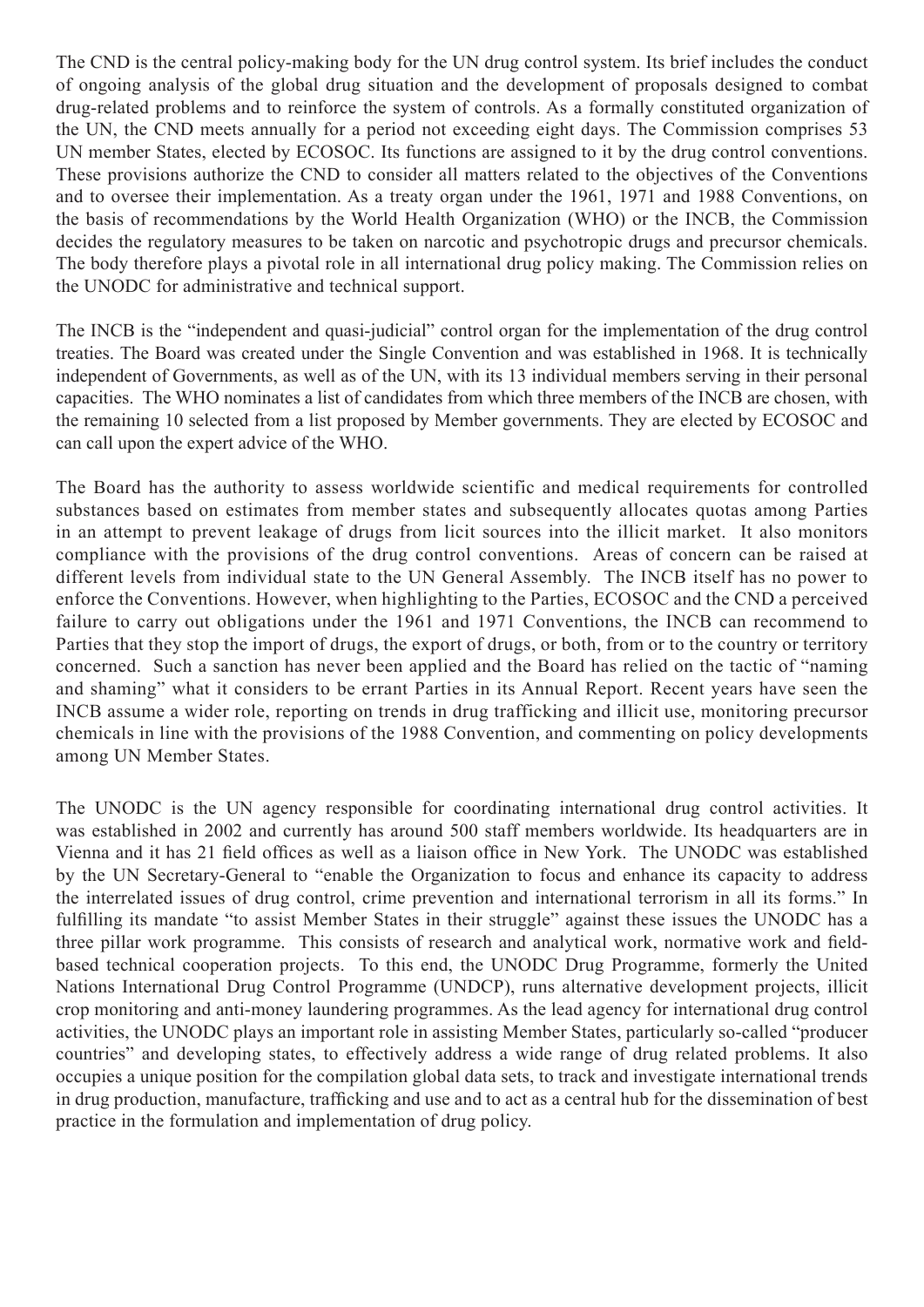## **WHAT ARE THE STRUCTURAL WEAKNESSES OF THE SYSTEM?**

Although to a certain extent inter-related, key weaknesses within the current UN drug control system can be identified within the following areas:

#### *a) Institutional Structures*

*INCB* - It is in relation to both the Boards "quasi-judicial" role and its role in scheduling substances where weaknesses exist in the way the INCB currently performs its duties. Within this context, four interconnected issue areas can be identified.

- Treaty interpretation The INCB currently holds very limited, rigid legal and non-universal interpretations of the conventions. This frequently results in problematic statements and positions within INCB annual reports and in private letters to national Governments. In acting as a guardian rather than a watchdog of the conventions, (See http://www.internationaldrugpolicy.net/reports/ BeckleyFoundation Report 07.pdf) the INCB generates tensions with some member states and other parts of the international drug control system.
- Scheduling: Conflict between the INCB and WHO on scheduling decisions recent years have seen the INCB overstepping its mandate to provide unsolicited scheduling advice to member states. This is particularly problematic because in all such cases the Board's recommendations contradict those coming from the WHO; the body responsible for scheduling issues.
- Mandates: The Board's Mission Creep While the INCB's mandate is clearly laid out within the conventions, it is currently exceeding its authority and has over recent years illegitimately extended its role within the international drug control system. Among other places, evidence of this can be found in the current attitude of the Board towards member states, with whom it apparently sees itself as at least an equal, and other parts of the UN system (for example, WHO) of which it apparently regards itself as superior.
- Culture of secrecy An issue that complicates all the above mentioned matters is the cloud of secrecy under which the Board operates. For instance, all the Board's missions, communications and letters (thousands each year) are confidential. Furthermore, there are no observers allowed at the INCB sessions and no minutes are available, even to member states. The result of such a culture of secrecy is that the INCB lacks any accountability procedure and has arguably become the least transparent and most secretive body within the UN.

*UNODC* – The UNODC itself states that "A comparative advantage for the *Office* is its very DNA as a multilateral entity, namely as an honest broker representing the interest of no single Member State." However, in reality the issues of funding and diplomatic considerations have an enormous impact upon the implementation of this "guiding principle," the type of projects that become operational, and ultimately the overall functioning of the UNODC. The *Office's* consolidated Budget, consisting of the budgets of the drug and the crime programmes, generally relies upon voluntary contributions from donors for around 90% of its funding. The remaining 10% comes from the regular UN budget: that is to say, funds given to the UN as a whole to pay for staff, basic infrastructure and some activities. Recent years have seen a growing trend by donors to earmark their voluntary contributions to specific projects and activities. For instance, in the period 2006-2007 between 70-80% of voluntary contributions were earmarked. As such at any point in time, the UNODC is operating with an incomplete 'jigsaw' of funding, with a high proportion of planned activities waiting for funds to be raised, and a wide range of donors demanding that the office pursue their own, often conflicting, policy and programme priorities. Such a fiscal reality leads to an unhelpful politicization of *Office* activities and weakens its role within the system. The UNODC performs at its strongest when it is providing objective analysis and expertise to member states, and facilitating policy debate between conflicting positions. However, all too often, the *Office* has operated as a political actor in its own right, defending the effectiveness of existing policies and programmes.

#### **(b)** *System Cohesion*

While there is a considerable degree of substantive agreement on drug policy between UN agencies, significant inconsistencies do remain. These exist within both the immediate confines of drug control framework, and between this framework and the wider activities and goals of the UN. The degree of inconsistency is fluid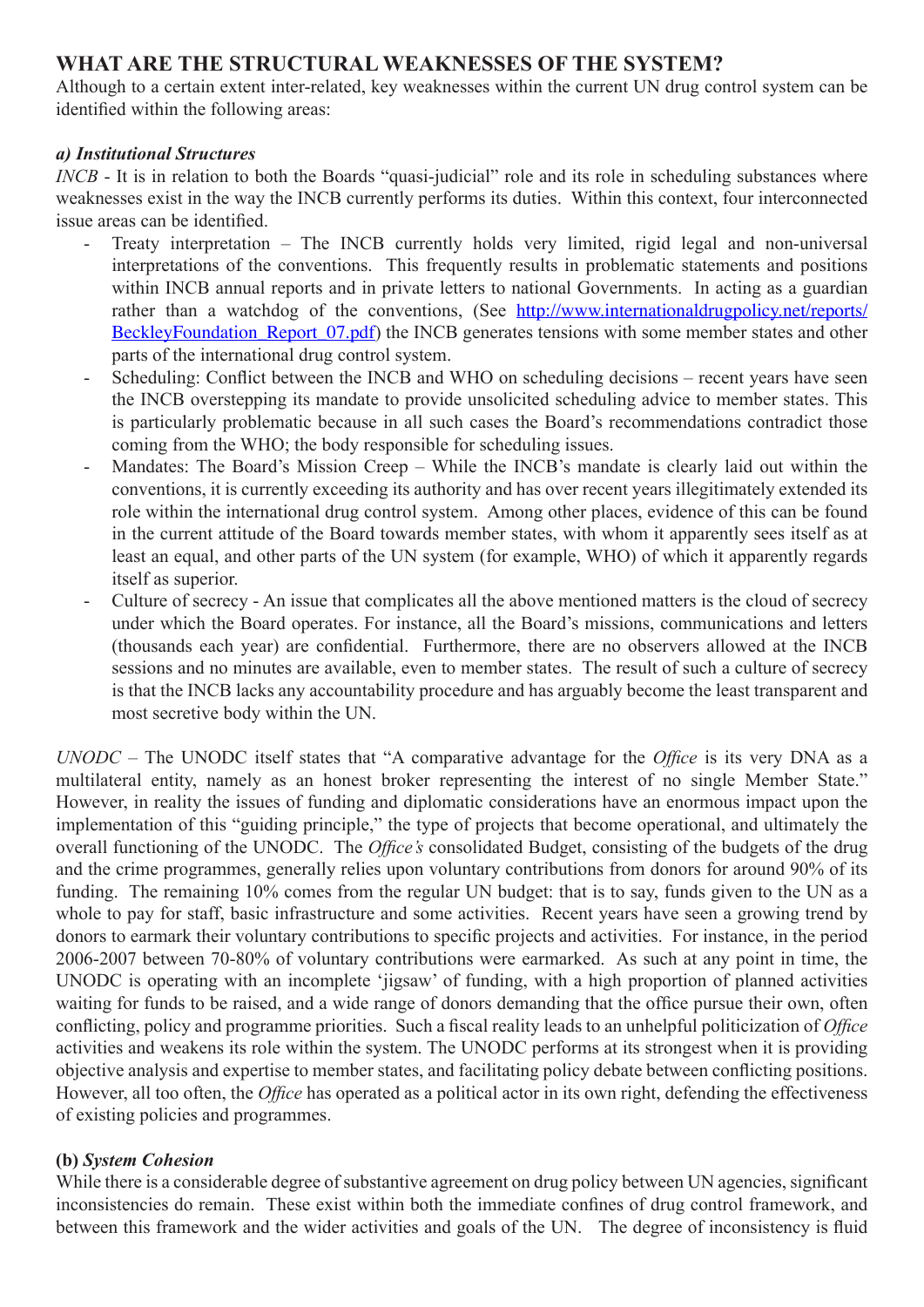as both the politics and science surrounding drug policy issues alter over time. Nonetheless, it is possible for example to identify ongoing differences in approach between, on the one hand, the law enforcement orientation of the UNODC and the INCB's rigidly zero-tolerance interpretation of the conventions and, on the other hand, the health and development orientation and wider interpretation of the conventions of other bodies such as UNAIDS, the United Nations Development Programme, WHO, World Bank and the United Nations Population Fund. Furthermore, law enforcement dominated strategies demonstrate a lack of cohesion between some sections of the international drug control system and broader UN principles on Human Rights, as laid out in instruments like the UN Charter and more recently the UN Millennium Goals.

#### **(c)** *CND Mechanism*

One of the negative effects of the lack of system cohesion is that member state delegates to the main UN forum for discussion and decision-making on drug policy are overwhelmingly drawn from the foreign affairs and law enforcement disciplines. This reinforces the primacy of law enforcement perspectives on an issue that has much wider social, health and human rights implications.

There are also procedural difficulties - for many years, all disputes within the CND have been settled by consensus. As one analyst notes, "This means that every decision usually comes down to the lowest common denominator – the one that is the least offensive to the largest number." Such an operating process also means that it is easy for one member of the Commission to block a resolution. As a result "face-saving" solutions are often sought which leads to the vague wording of resolutions. Furthermore, the structure and final wording of resolutions is also often subject to "horse-trading" between CND members, with factors external to the issue drug control sometimes influencing policy positions within the Commission.

As a result, the annual gathering of member states to discuss drug policy invests an inordinate amount of time and energy in receiving long and self-congratulatory statements from member states, and rarely engages meaningfully in discussion of the true dilemmas inherent in the system, as member states avoid the diplomatic risks of raising difficult issues.

Finally, the entire process takes place with very little involvement of Civil Society, and in particular of those (such as drug users or growers representatives) who are most affected by the issue. In other areas of UN activity, NGOs are much more integrated into the policy making process (for example UNAIDS, where NGOs actually sit on the Programme Co-ordinating Board). However, in the drug control system, NGOs have too often been seen as a threat to the quality of discussion, rather than the expert resource that they are. Representatives of user groups or growers, for example, can bring detailed insight to the governmental discussions.

## **WHAT IS THE SIGNIFICANCE OF THIS REVIEW?**

In June 1998, the UN General Assembly met in a Special Session (UNGASS) to address the global response to illegal drugs. This 1998 UNGASS culminated in the adoption of a declaration committing member states to the achievement of significant and measurable results in reduction of illicit supply and demand for drugs by the year 2008. A review of progress against these objectives has been initiated, and will be delivered to the 2008 CND. Doubts have already been expressed regarding the objectivity and credibility of this review – it is relying almost entirely on data officially submitted by governments to the UNODC, and will not be addressing some of the key policy dilemmas that are related to drug use and drug markets, such as the prevention of HIV infection. Despite these limitations, the review is sure to show that the hoped for significant reductions in supply and demand have not been achieved – it is how member states react to this reality that will dictate the next 10 years of international drug policy.

At the 2007 meeting of the CND, delegates agreed that following the 2008 CND meeting, a period of global reflection will begin that will lead into the political meeting at the 2009 CND to draw conclusions and plan for the future. This 2008/09 process is a significant opportunity for civil society to engage with issues surrounding the current international drugs control regime, and advocate for essential reforms, particularly in the areas of HIV/AIDS and human rights.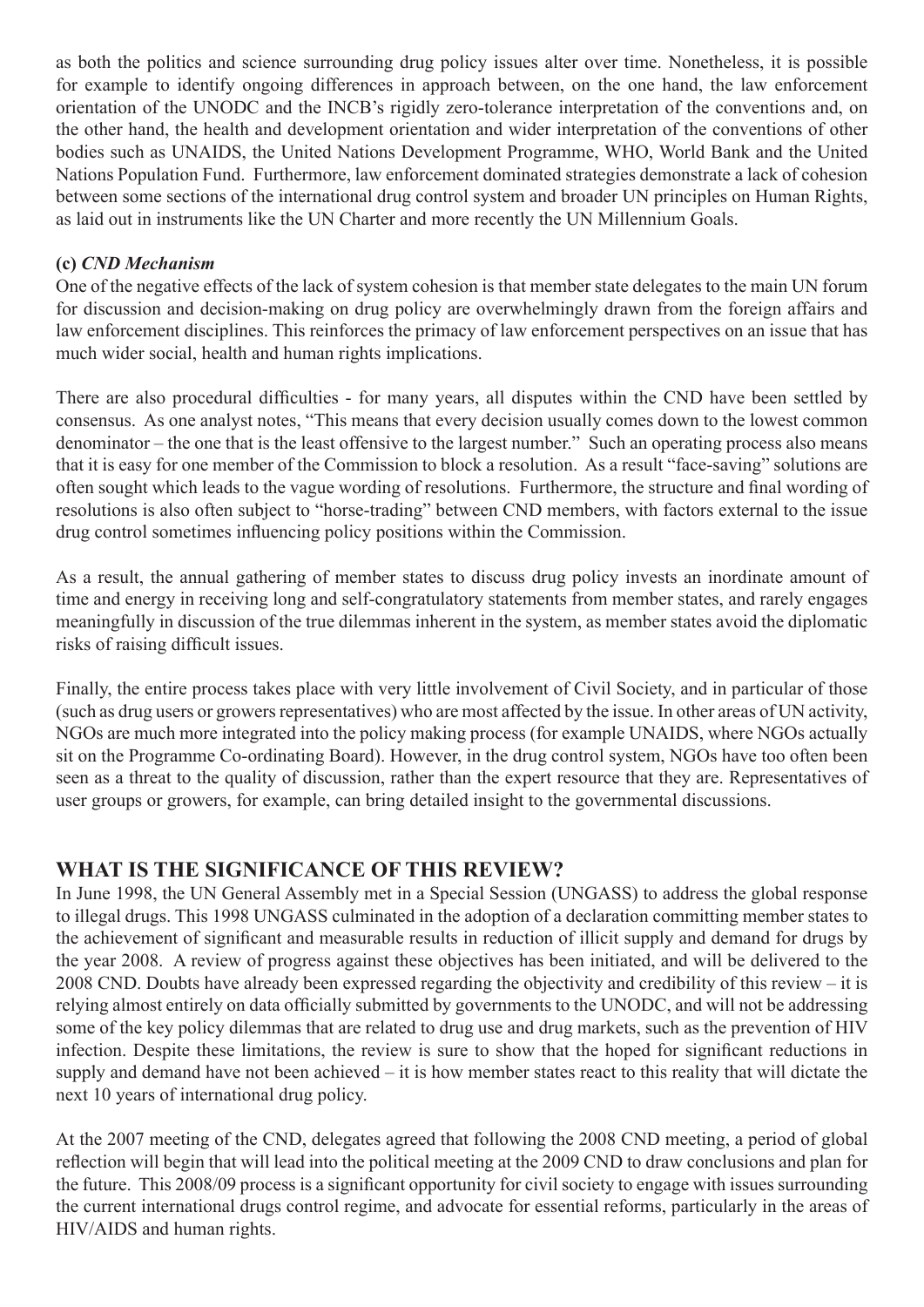There is increasing evidence that current approaches pursued within the international drug control regime undermine efforts to promote both an effective response to HIV by undermining official support for harm reduction interventions at both the domestic and international levels. At the same time, the current international approach to drugs has the effect of encouraging and justifying the treatment of at least 200 million drug users as criminals, which in many countries can lead to human rights abuses carried out against people who use drugs under the guise of law enforcement, supply reduction or treatment programmes (including mass incarceration, extra-judicial killings, coercive drug treatment, and the use of the death penalty for drug offences).

The determination of the UN system to stem the production of cocaine and heroin has also led to the pursuit of policies in source countries that, while not achieving their aim of reducing production, have contributed to the environmental, social and economic problems experienced in drug producing areas. Meanwhile, the power and reach of the criminal organisations that profit from the illegal drugs trade continues to grow.

The 2008/09 review process therefore presents a significant opportunity to address these policy challenges – it is no longer sufficient for the UNODC and member states to simply reaffirm existing programmes. Civil society has a significant contribution to make in this regard, by promoting constructive ideas for improving the international drug control system, and ensuring that government representatives to the 2009 meeting seriously reflect experience and public opinion from their own countries.

## **WHAT ARE THE KEY ISSUES FOR THE REVIEW?**

While Civil Society organisations around the world will have a wide range of perspectives and priorities for the review, the IDPC has proposed a focus on four key issues where it is felt that current policies and programmes could realistically be improved through this process:

STRUCTURAL REFORM – At a national and local level, the structures for creating, implementing and reviewing drug policy have become increasingly cross-departmental, as administrations realise the interconnections between the law enforcement, health and social aspects of the problem. Most countries have now enacted national strategies that are overseen by co-ordinating bodies with representation from all relevant branches of government. No such mechanism exists within the United Nations programme. In the absence of a system-wide strategic mechanism, the UNODC and CND focuses on its own crime and control agenda to promote a law enforcement perspective. This perspective is reinforced by the INCB's rigid interpretation of the conventions. Meanwhile, the much larger UN agencies that deal with the consequences of the drug market (For example, WHO, UNAIDS, UNDP and the Human Rights bodies) play only a marginal role in drug policy formulation and programme implementation. This needs to change to a system where a co-ordinated strategy, that reflects a balance between the concerns and standards of all the relevant UN agencies, is developed in a truly collaborative fashion.

A related challenge is to refocus the role of both the UNODC and INCB. These agencies should be objective and independent centres of expertise that support member states in analysing the complexity of the drug problems in their territories, and the development of effective responses. All too often in practice, the leadership of both bodies have assumed a political role, championing a particular policy perspective, even in the face of clearly divergent views amongst member states, or amongst different UN agencies. The opportunity of this 10-year review should be used to adjust the role of these two bodies. In the case of the UNODC, this would mean expanding its research and analysis role, and its dissemination of advice and guidance to member states based on the evidence base it has collated. In the case of the INCB, this would mean returning to its original mandate of identifying functional weaknesses in member states' adherence to the drug control system, rather than getting involved in matters that should remain the preserve of national policymaking.

IDPC Position Paper 5 (http://www.idpc.info/php-bin/documents.pl?ID=1000069) goes into these issues in more detail, and we aim to bring forward constructive recommendations in the coming months for how a functional structure for drug control can be created through the current UN reform agenda, that member states can see as an improvement on current arrangements.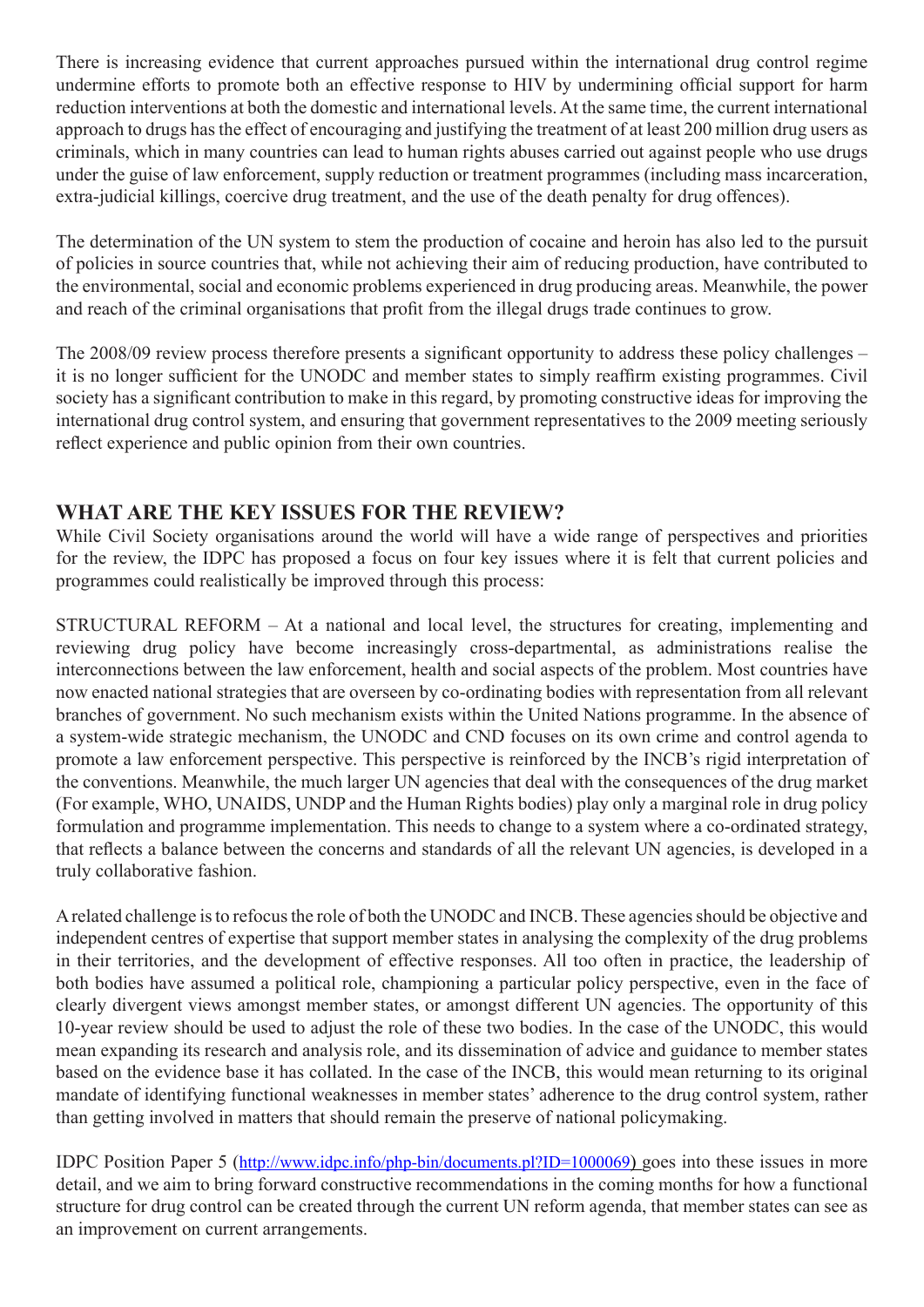HARM REDUCTION - This phrase has been mainly associated over the last 20 years with the delivery of public health measures to drug users that help them avoid HIV and other infections, but also overdoses and other negative health consequences that arise from their use of drugs. It has also become somewhat of a 'political football' in drug policy circles, as this range of activities represents the clearest and most widespread departure from a policy of zero tolerance that focuses effort entirely on activities that seek to minimise or eradicate drug use and drug markets. The concept of harm reduction, therefore, has a much wider implication for drug policy and programmes, particularly as the UNODC itself now no longer talks about a goal of eradicating drug use, but of the goal of containment of the market at current levels. The IDPC, while sceptical of the claims that containment is being achieved, consider that this change of discourse allows for a shift of focus of international efforts towards responding to the consequences of drug use. This would mean greater efforts to respond to the health risks of drug use, but also to the social consequences such as addiction, the impact on family and community life, and drug related crime. Even within the law enforcement arena, such a realignment of focus would mean moving away from the obsession with eradication of crops, seizing drugs and arresting users, to measuring success for example in terms of minimising the power and profits of organised crime, or of the extent of drug related corruption.

Such a shift of focus would not require any change to Conventions or national legislation, but would have an enormous impact on the design of UN programmes – very little attention has been paid over the years at UN level to the social and community consequences of drug use, and the UN drug control agencies have at times acted as a brake, for example, on the scaling up of HIV prevention measures amongst drug users. A more productive future strategy would involve a clear commitment of the UN agencies to tackling the consequences of drug use and drug markets, and the expansion of programmes that support demand reduction, crime reduction, and HIV prevention efforts. IDPC Position Paper 2 (http://www.idpc.info/php-bin/documents. pl?ID=1000059) goes into this issue in more detail, and we intend to work with member states in the coming months to promote the adoption of these concepts through the review process.

SOURCE COUNTRY ISSUES – In recent years, global production of opium has become more concentrated in Afghanistan. Similarly, the majority of global cultivation of coca is concentrated in Colombia, Bolivia and Peru. The predominant response of the authorities has been to attempt to forcibly eradicate these crops, or deter farmers from cultivating them through harsh law enforcement strategies. These efforts have led to limited success, and have serious consequences for legitimate economic and social development, and the human rights of affected communities. Most farmers grow crops used in illicit drug production as a means of basic subsistence. Eradicating their often only source of income prior to the establishment of alternative livelihoods results in a downward spiral of poverty for those affected, and ensures that they will replant, leading to the geographical expansion of such crops. The continued promotion of forced eradication programmes in the Andes and Afghanistan cannot be justified either in terms of the prospects for success in reducing overall drug supply, or of their impact on the local situation. Forced eradication programmes are often counter-productive, generating social conflict and political violence and undermining government legitimacy. Aerial eradication programmes under 'Plan Colombia' have been implemented at the cost of billions of dollars since 2002 – but in the 5 years since, the amount of cocaine production in Colombia has risen by 20%. Western troops have been present in Afghanistan since  $2001 -$  but the levels of opium production in the last two years have been higher than ever. It could be argued that these campaigns need more time, and that eventually they will produce results, but the evidence from countries where cultivation has declined suggests that the development of realistic alternative livelihoods and legitimate social structures is much more effective in undermining the power of organised crime in these areas.

The aid and development agendas promoted by, for example, the UNDP and the World Bank represent a much more realistic solution to the poverty and lawlessness of current areas of drug cultivation, than the continuation of eradication programmes that are mainly directed at poor peasant farmers. Many member states support this development-led approach, but others continue to promote forced eradication programmes – the UN review should re-assess the prospects for success in pursuing enforced eradication, and set out a future strategy that prioritises the rights and needs of the citizens in areas of cultivation.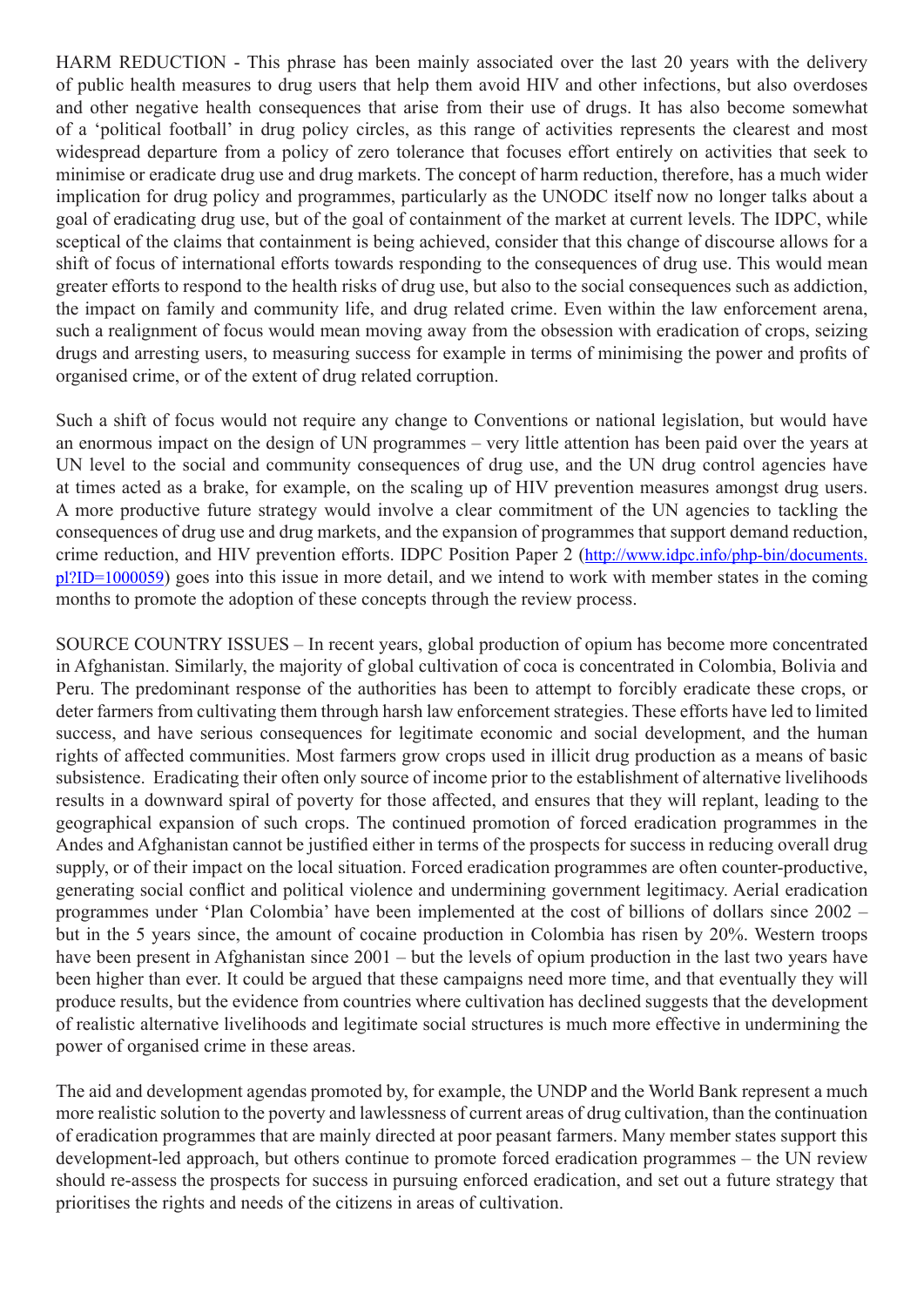IDPC Position Paper 3 (http://www.idpc.info/php-bin/documents.pl?ID=1000064) goes into these issues into further detail, and we intend to bring forward proposals for the priorities and principles that should be incorporated into future strategies for international action in areas where crops used in the production of illegal drugs are cultivated.

HUMAN RIGHTS – It is becoming increasingly clear that there are many aspects of the implementation of the global drug control system that potentially contradict the human rights and judicial standards that are promoted in other parts of the UN system. For example:

- More than 30 member states still retain the death penalty for drug law offences, and several have continued the practice of public execution of drug users and dealers to 'celebrate' international antidrugs day on June 26<sup>th</sup>.
- Police and military action that is purportedly aimed at tackling drug markets can involve extrajudicial killings, torture and detention without charge or trial.
- Campaigns of eradication against specific crops, or against the use of specific substances, can result in attacks on the human rights of certain groups.
- Law enforcement efforts to identify, arrest and punish drug users can lead to the breach of rights to privacy, of normal standards of criminal justice process, and of proportionality in sentencing.

As the process of UN reform is increasingly calling for cohesion between the policies and programmes of the various UN agencies, we should at the very least expect that the drug control agencies clearly condemn any activities undertaken in the pursuit of drug control, that contravene international human rights and judicial standards. The IDPC is planning to produce a paper in early 2008 that examines these tensions, and that makes recommendations for greater consistency of UN action between the two areas

## **HOW CAN NGOS GET INVOLVED?**

The opportunities for NGO involvement in UN drug policy processes have in the past been very limited, but there are promising signs for greater engagement this time around. NGOs that are interested in contributing to these debates, and influencing the outcome, have the following options for engagement:

THE 'BEYOND 2008' INITIATIVE – The Vienna NGO Committee has been allocated funding to organise a series of consultation seminars for NGOs in each region of the world. These seminars will take place between September 2007 and March 2008, and will provide a platform for NGOs to debate the impact that the global drug control system has had in their country or region over the last 10 years. The dates and venues for the seminars in your area can be found on the VNGOC website (www.vngoc.org). The emerging themes from these consultations will be reviewed at a global NGO conference to be held in Vienna in July 2008, the conclusions from which will be circulated to member states, and formally presented at the 2009 political meeting. The VNGOC website also contains a downloadable questionnaire that NGOs can complete and return – the information from these questionnaires will be collated and presented to policymakers.

THE IDPC PROGRAMME – IDPC members are developing an advocacy plan for the UN review. This plan will be based on the 5 principles for drug policy that have already been agreed by IDPC members (http://www.idpc.info/php-bin/documents.pl?ID=1000043), but there are no constraints on NGOs who are not current members of the IDPC becoming involved in this work. If your organisation supports these principles, and wishes to work through the IDPC to promote them through the review process, you can help our work in any of the following ways:

- Helping to develop advocacy ideas and materials. We held an initial meeting in Lisbon in September 2007 to discuss the key issues to be pursued over the next 18 months, and identify the appropriate materials and advocacy approaches. Interested parties will thereafter be involved in refining positions and processes through a series of meetings and regular email exchanges.
- Expanding channels of communication with policymakers. As decisions on the future shape of drug control will be made by national governments, it is crucial that we maximise the number and quality of our contacts with responsible officials and politicians, who will represent their country at the